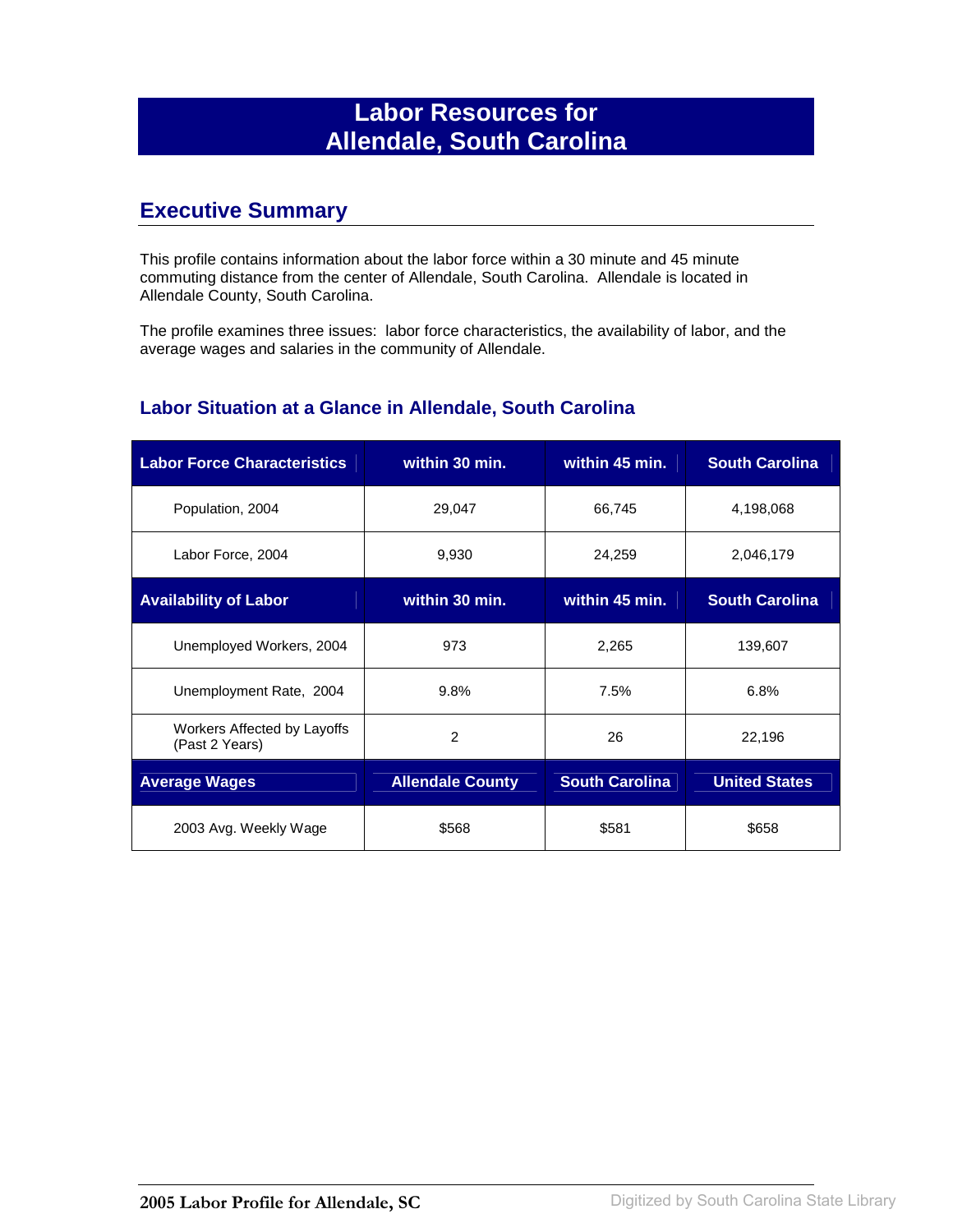# **Labor Force Characteristics for Allendale, South Carolina**

The composition and size of a community's labor force is linked very closely with demographic and economic conditions and trends in the region. The following labor force profile provides basic information on the population base and labor force characteristics so that the reader can better assess labor force conditions in the community.

| <b>Labor Force</b>             |                              |                                                |                                 |
|--------------------------------|------------------------------|------------------------------------------------|---------------------------------|
|                                | 30 min.<br><b>Drive time</b> | 45 min.<br><b>Drive time</b>                   | <b>South</b><br><b>Carolina</b> |
| Labor Force<br>2004            | 9,930                        | 24,259                                         | 2,046,179                       |
| Change since<br>2000           | $-3,292$                     | $-5,896$                                       | 49,079                          |
|                                |                              | <b>Population</b>                              |                                 |
| Population 2004                | 29,047                       | 66,745                                         | 4,198,068                       |
| Change since<br>2000           | -365                         | -537                                           | 186,056                         |
| Projected<br>2010              | 30,885                       | 71,278                                         | 4,446,704                       |
|                                |                              | <b>Gender Distribution</b>                     |                                 |
| Male                           | 14,532                       | 32,964                                         | 2,040,261                       |
| Female                         | 14,515                       | 33,781                                         | 2,132,454                       |
|                                |                              | <b>Age Distribution</b>                        |                                 |
| Ages 20-34                     | 5,832                        | 13,112                                         | 875,330                         |
| Ages 35-49                     | 6,240                        | 14,355                                         | 925,330                         |
| Ages 50-64                     | 5,239                        | 12,008                                         | 739,980                         |
| 20-54<br>*Prime Working<br>Age | 14,175                       | 32,129                                         | 2,084,880                       |
|                                |                              | <b>Highest Level of Educational Attainment</b> |                                 |
| <b>High School</b>             | 9,206                        | 21,971                                         | 778,054                         |
| Some College                   | 4,401                        | 10,298                                         | 500,194                         |
| Associate<br>Degree            | 1,411                        | 3,371                                          | 173,428                         |
| Bachelors<br>Degree            | 2,311                        | 5,512                                          | 351,526                         |
| Post Bachelor                  | 892                          | 2,410                                          | 178,529                         |

\*Prime working age group: People between the ages of 18-54 are often referred to as the prime working age group. In staffing a new facility, prudent managers often prefer to staff its production work force with workers whose ages form a normal distribution curve. This provides for stability, flexibility and continuity of knowledge.

Source: 2004 Estimates Based on 2000 U.S. Census of Population and Woods and Poole, 2003 Edition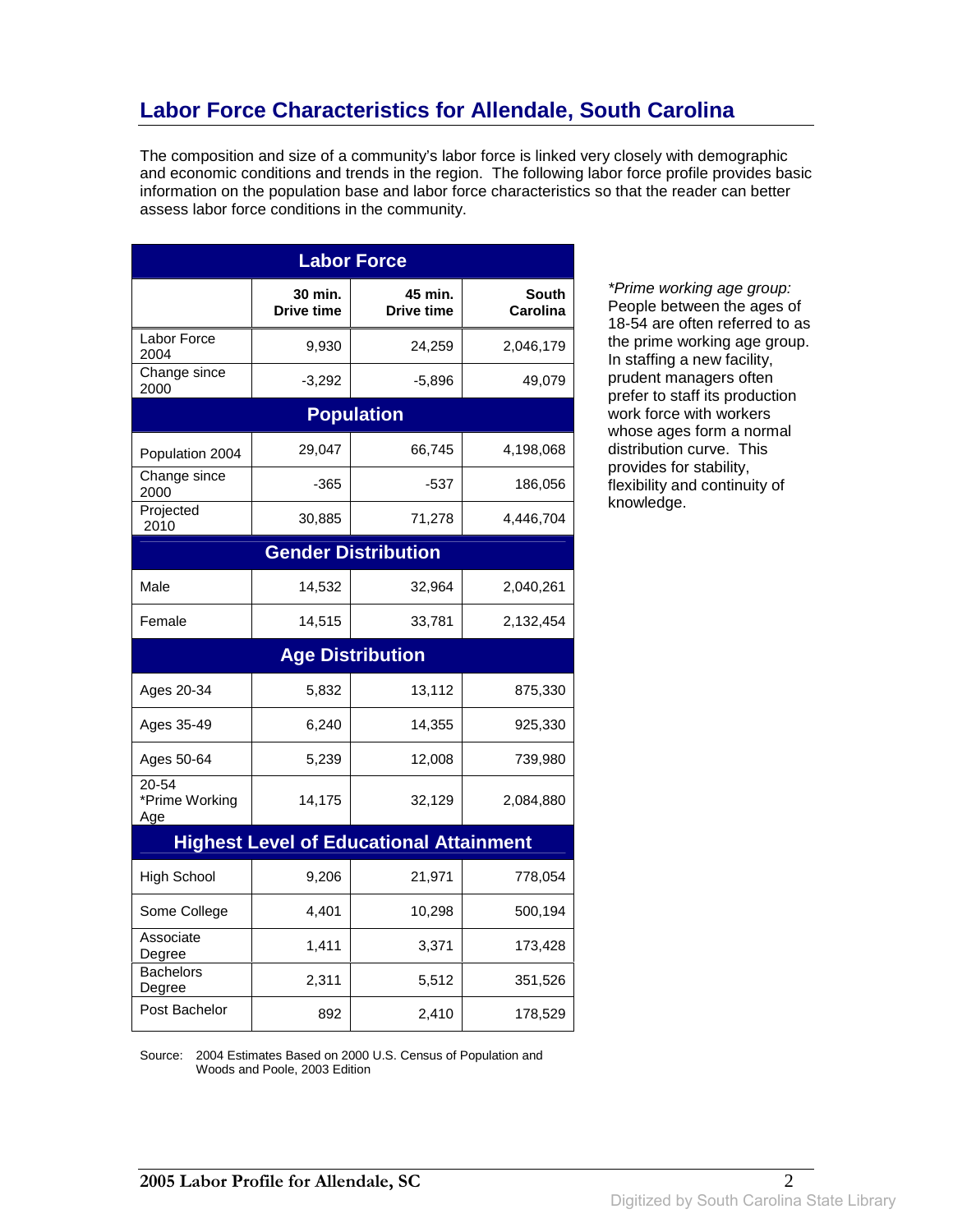# **Employment Characteristics for Allendale, South Carolina**

| <b>Total Employment</b>                                                     |       |        |           |
|-----------------------------------------------------------------------------|-------|--------|-----------|
| 30 min.<br>45 min.<br>South<br>Drive time<br>Carolina<br>Drive time<br>Year |       |        |           |
| 2004                                                                        | 8.957 | 21.994 | 1,906,571 |

Total Employment data include all full and part-time wage and salaried workers in the area. These people may or may not reside in the area.

| <b>Monthly Employment by Sector</b><br><b>In Allendale County</b>                 |                       |                       |                |
|-----------------------------------------------------------------------------------|-----------------------|-----------------------|----------------|
| Sector                                                                            | 30 min.<br>Drive time | 45 min.<br>Drive time | South Carolina |
| Agriculture, Forestry, Fishing and Hunting                                        | 3                     | 44                    | 12,379         |
| <b>Mining</b>                                                                     |                       | 1                     | 1,603          |
| <b>Utilities</b>                                                                  | 52                    | 153                   | 11,891         |
| <b>Construction</b>                                                               | 267                   | 751                   | 111,730        |
| <b>Manufacturing</b>                                                              | 2,361                 | 4.948                 | 275,573        |
| Wood product manufacturing                                                        | 351                   | 503                   | 8,371          |
| Nonmetallic mineral product manufacturing                                         |                       | 5                     | 9,155          |
| Primary metal manufacturing                                                       |                       |                       | 6,317          |
| Fabricated metal product manufacturing                                            | 49                    | 170                   | 27,357         |
| Machinery manufacturing                                                           |                       | 28                    | 21,278         |
| Computer and electronic product<br>manufacturing                                  |                       | 10                    | 7,666          |
| Electrical equipment and appliance mfg.                                           |                       |                       | 10,748         |
| Transportation equipment manufacturing                                            |                       | 22                    | 30,932         |
| Furniture and related product manufacturing                                       |                       | 1                     | 4,225          |
| Miscellaneous manufacturing                                                       |                       |                       | 7,846          |
| Food manufacturing                                                                | $\overline{2}$        | 6                     | 17,832         |
| Beverage and tobacco product<br>manufacturing                                     |                       |                       | 1,445          |
| Textile mills                                                                     |                       | 63                    | 40,207         |
| Textile product mills                                                             |                       |                       | 9,724          |
| Apparel manufacturing                                                             |                       |                       | 5,321          |
| Paper manufacturing                                                               |                       |                       | 14,710         |
| Printing and related support activities                                           |                       | 3                     | 7,327          |
| Petroleum and coal products manufacturing                                         |                       |                       | 288            |
| Chemical manufacturing                                                            | 1                     | 27                    | 21,659         |
| Plastics and rubber products manufacturing                                        | 217                   | 483                   | 23,054         |
| <b>Wholesale Trade</b>                                                            | 174                   | 335                   | 62,523         |
| <b>Retail Trade</b>                                                               | 1,054                 | 2,616                 | 224,031        |
| <b>Transportation and Warehousing</b>                                             | 94                    | 208                   | 46,941         |
| <b>Education and Health Services</b>                                              | 2,017                 | 4,431                 | 156,232        |
| <b>Leisure and Hospitality</b>                                                    | 416                   | 1,256                 | 192,748        |
| <b>Professional and Business Services</b><br>2002 Covered Wesse CC Employment Cas | 159                   | 598                   | 186,481        |

Source: 2003 Covered Wages, SC Employment Securities Commission

**2005 Labor Profile for Allendale, SC** 3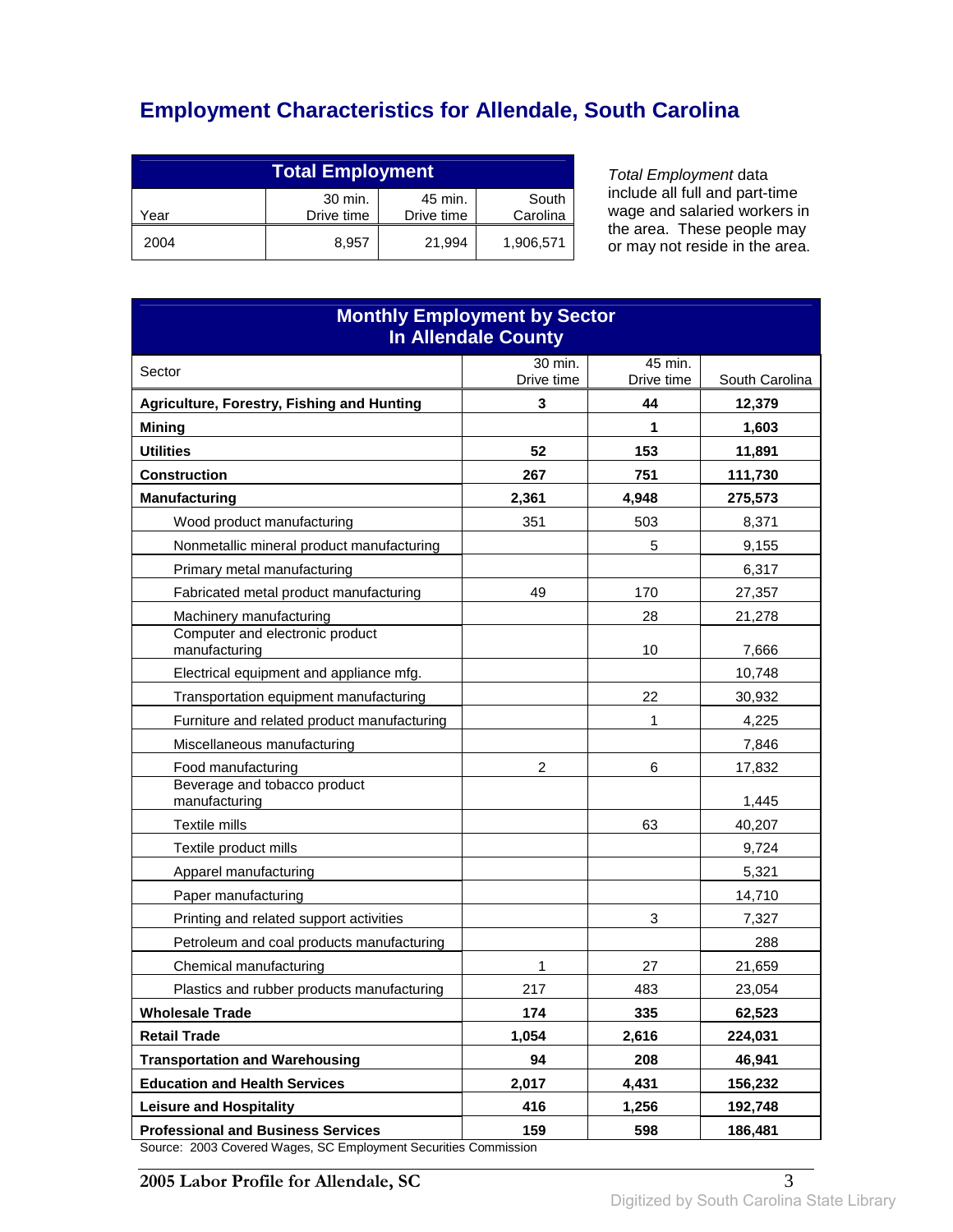| <b>Largest Industries by Total Employment</b><br>In Allendale County |           |                                |            |           |
|----------------------------------------------------------------------|-----------|--------------------------------|------------|-----------|
| Company Name                                                         | City      | <b>Primary Product/Service</b> | Employment | Date Est. |
| Collum's Lumber Products Allendale                                   |           | Lumber & wood chips            | 259        | 1936      |
| <b>Mohawk Industries</b>                                             | Ulmer     | Spun carpet yarn               | 215        | 1970      |
| Clariant                                                             | Martin    | Dvestuffs                      | 195        | 1978      |
| International Apparel<br>Group                                       | Allendale | Ladies' shorts                 | 85         | 1994      |
| Fairfax Dimension Co                                                 | Fairfax   | Furniture squares              | 75         | 1962      |
| Corbett Plywood Corp                                                 | Fairfax   | Veneer                         | 50         | 1969      |
| Little Red Logging Co                                                | Allendale | Logging                        | 22         | 1979      |

### **Employer-Employee Relationship**

Employer-employee relations in South Carolina are very stable and the state consistently ranks as one of the least unionized in the nation. In 2004, only 4.5 percent of the state's workers were members of a labor union. Additionally, the state has consistently had one of the lowest work stoppage rates in the United States. On average, less than .01 percent of working time was lost due to strikes in manufacturing and non-manufacturing industries combined.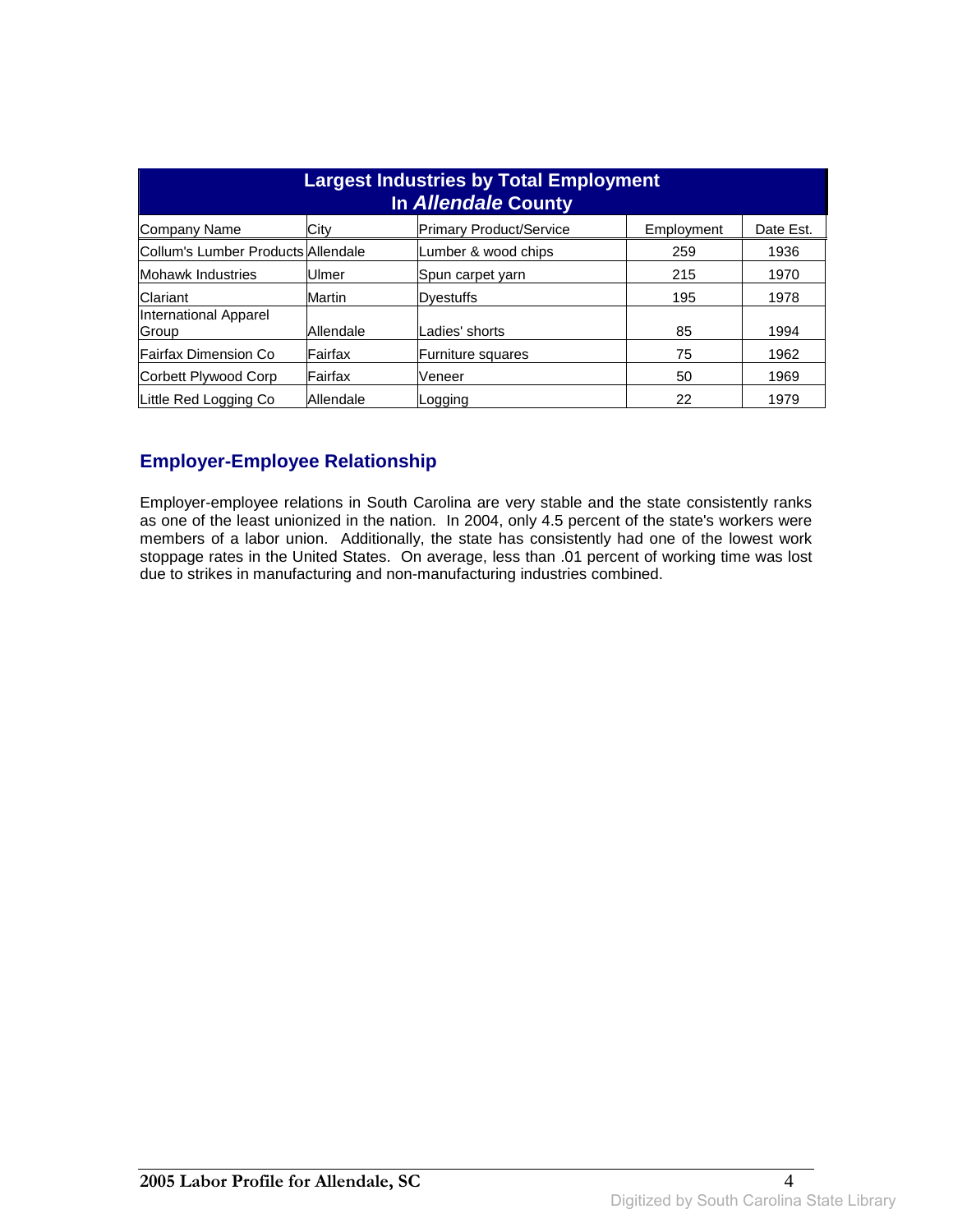#### **Labor Force Participation & Unemployment**

| <b>Labor Force Participation &amp; Unemployment</b> |                       |                       |                |  |
|-----------------------------------------------------|-----------------------|-----------------------|----------------|--|
| Year                                                | 30 min.<br>Drive time | 45 min.<br>Drive time | South Carolina |  |
| Labor Force<br>(2004)                               | 9,930                 | 24.259                | 2,046,179      |  |
| Labor Force<br>Change from 2000                     | $-3,292$              | $-5.896$              | 49.079         |  |
| Labor Force<br><b>Participation Rate</b>            | 34%                   | 36%                   | 49%            |  |
| Unemploy-<br>ment (2004)                            | 973                   | 2,265                 | 139,607        |  |
| Unemployment<br>Rate                                | 9.8%                  | 7.5%                  | 6.8%           |  |

The labor force participation rate is the percentage which results from dividing the labor force count by the total population.

Unemployment reflects the total number of persons who do not have a job and are actively seeking employment.

#### **Other Potential Sources of Labor Supply**

| <b>Total Jobs Lost</b><br><b>Due to Mass Closings and Layoffs</b><br><b>Past Two Years</b> |                       |                       |                |
|--------------------------------------------------------------------------------------------|-----------------------|-----------------------|----------------|
| Sector                                                                                     | 30 min.<br>Drive time | 45 min.<br>Drive time | South Carolina |
| Total                                                                                      | 2                     | 26                    | 22,196         |
| Manufacturing                                                                              |                       | 8                     | 19,196         |
| <b>Distribution</b>                                                                        | 2                     | 17                    | 1,213          |
| Service                                                                                    |                       | 2                     | 1,745          |
| Other                                                                                      |                       |                       | 42             |

Recent closings and layoffs are a rich source of skilled and experienced labor for companies seeking to locate or expand in a given area. Industries in which layoffs and closings occur can provide some indication of the skills and knowledge-base of many unemployed and underemployed workers in a region.

| <b>Commuters to Other Areas</b> |                       |                       |                |
|---------------------------------|-----------------------|-----------------------|----------------|
|                                 | 30 min.<br>Drive time | 45 min.<br>Drive time | South Carolina |
| Commuters to<br>other areas     | 3.798                 | 9,103                 | 31,833         |

Source: 2000 U.S. Census of Population

 Workers commuting to places outside their residence are a significant source of experienced labor for new and expanding industries. These workers may be willing to consider an opportunity for employment nearer their place of residence.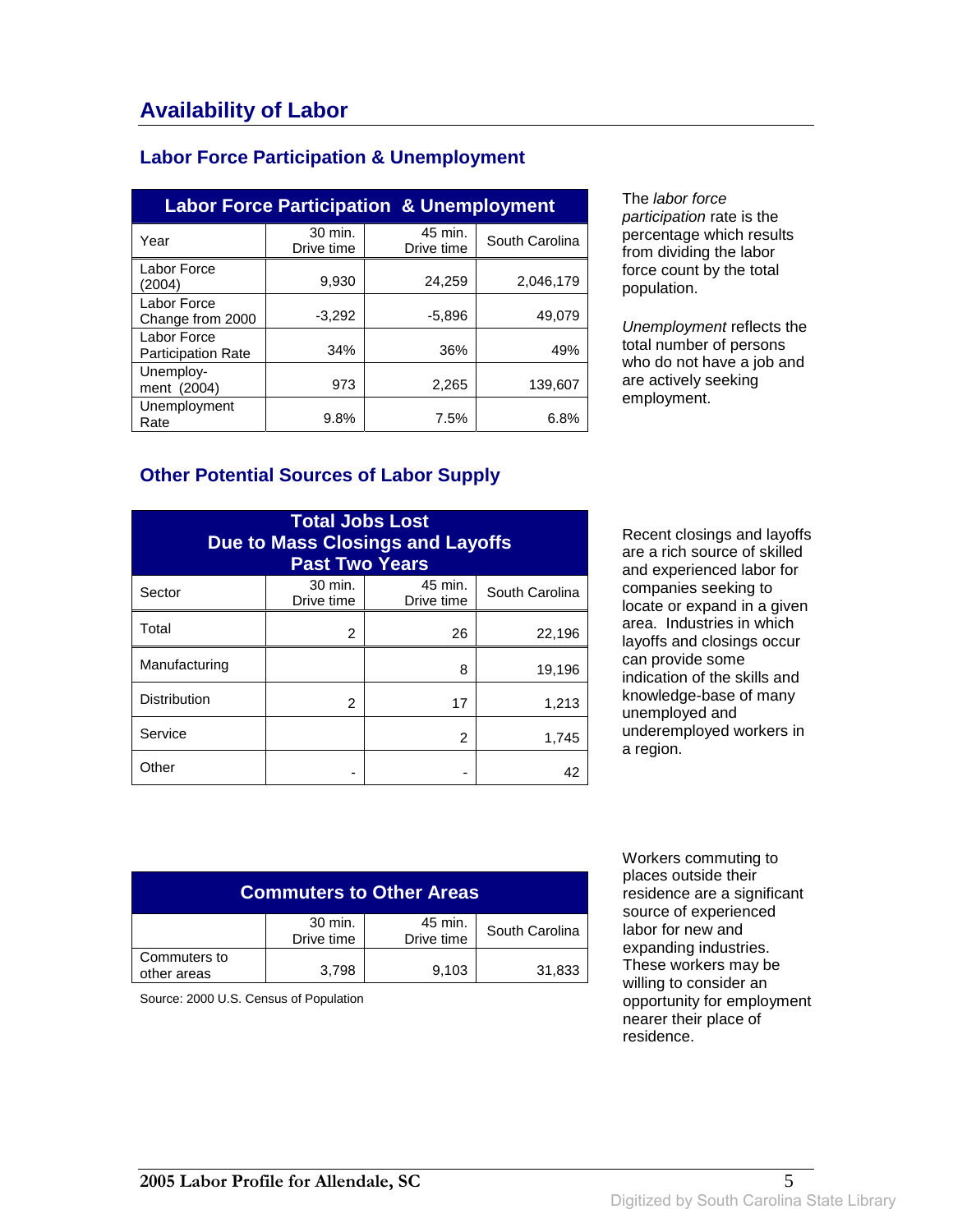### **Recent Graduates of South Carolina's Colleges and Universities**

| <b>Certificates/Degrees Conferred</b><br><b>From Technical Colleges</b><br>in Select Degrees Within 45 Minute Drive Time of Allendale County, SC |                                                        |  |  |  |
|--------------------------------------------------------------------------------------------------------------------------------------------------|--------------------------------------------------------|--|--|--|
| Degree Area                                                                                                                                      | Two Year Certificates/Degrees Conferred<br>2002 - 2004 |  |  |  |
| Computer and Information Sciences (Total)                                                                                                        | 34                                                     |  |  |  |
| Data Processing Technology                                                                                                                       | 34                                                     |  |  |  |
| Engineering Technologies (Total)                                                                                                                 | 17                                                     |  |  |  |
| Electrical , Electronic & Communications                                                                                                         | $\star$                                                |  |  |  |
| Mechanical Engineering/Tech                                                                                                                      | $^\star$                                               |  |  |  |
| Mechanic & Repair Technologies (Total)                                                                                                           | 33                                                     |  |  |  |
| <b>Industrial Electronics</b>                                                                                                                    | 20                                                     |  |  |  |
| <b>HVAC</b>                                                                                                                                      | $\star$                                                |  |  |  |
| Precision Production (Total)<br>22                                                                                                               |                                                        |  |  |  |
| Machine Tool Technology/Machinist                                                                                                                |                                                        |  |  |  |

| <b>Graduation From South Carolina's</b><br><b>Four Year Colleges and Universities</b><br><b>In Select Degrees</b> |                  |                               |  |
|-------------------------------------------------------------------------------------------------------------------|------------------|-------------------------------|--|
|                                                                                                                   |                  | Degrees Conferred (2002-2004) |  |
|                                                                                                                   | <b>Bachelors</b> | Post- Grad                    |  |
| Computer and Information<br>Science (Total)                                                                       | 910              | 108                           |  |
| <b>Computer Engineering</b>                                                                                       | 150              | 149                           |  |
| Computer Programming                                                                                              | 12               | 5                             |  |
| Engineering & Related<br>Technologies (Total)                                                                     | 1,316            | 786                           |  |
| <b>Chemical Engineering</b>                                                                                       | 136              | 38                            |  |
| <b>Electrical Engineering</b>                                                                                     | 257              | 150                           |  |
| Industrial Engineering                                                                                            | 78               | 44                            |  |
| Mechanical Engineering                                                                                            | 268              | 95                            |  |
| Business Admin &<br>Management                                                                                    | 4,754            | 1,018                         |  |
| International Business/Trade                                                                                      | 178              | 276                           |  |

Source: South Carolina Commission on Higher Education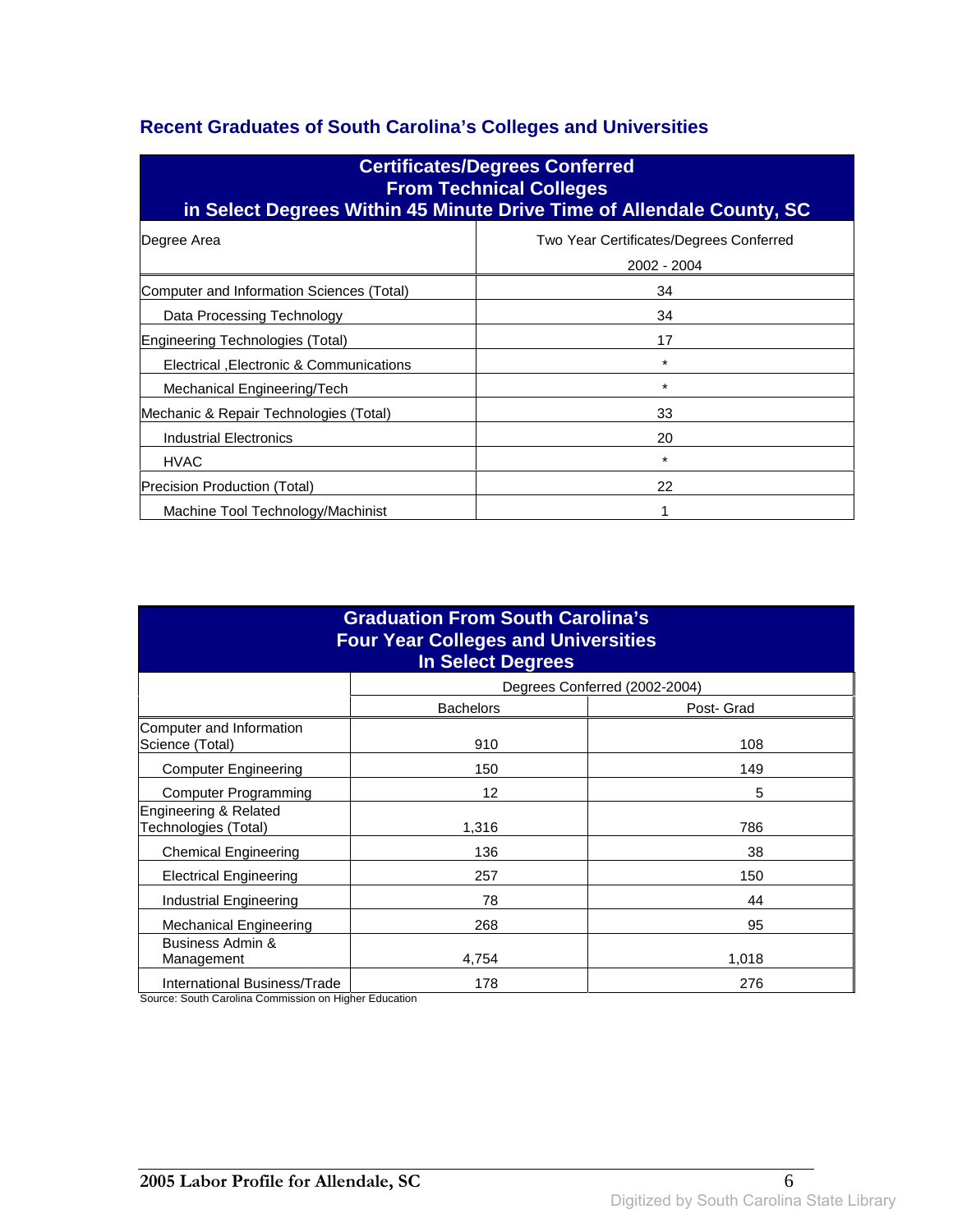## **Wages and Salaries**

| <b>Average Wage and Salary</b><br><b>Comparison</b> |                     |                |                      |
|-----------------------------------------------------|---------------------|----------------|----------------------|
| Sector                                              | Allendale<br>County | South Carolina | <b>United States</b> |
| Avg. Weekly<br>Wages*                               | \$568               | \$581          | \$658                |
| Avg. Annual<br>Salary*                              | \$29,554            | \$30,240       | \$37,508             |
| Avg. Hourly Prod.<br>Wages**                        | N/A                 | \$14.73        | \$16.14              |

\*Covered Wages and Employment, 2003, SC Employment Securities Commission

\*\* Employment & Earnings, 2004, U.S. Department of Labor

| <b>Average Annual Salary</b><br><b>Manufacturing Sectors, 2004</b> |                         |                |  |
|--------------------------------------------------------------------|-------------------------|----------------|--|
| Sector                                                             | <b>Allendale County</b> | South Carolina |  |
| <b>Manufacturing Total</b>                                         | \$31,439                | \$39,027       |  |
| Wood product                                                       | \$28,047                | \$30,808       |  |
| Nonmetallic mineral product                                        | ***                     | \$39,031       |  |
| Primary metal                                                      | ***                     | \$49,695       |  |
| Fabricated metal product                                           | ***                     | \$37,533       |  |
| Machinery                                                          | ***                     | \$39,952       |  |
| Computer and electronic product                                    | ***                     | \$40,186       |  |
| Electrical equipment and appliance                                 | ***                     | \$40,178       |  |
| <b>Transportation equipment</b>                                    | ***                     | \$44,099       |  |
| Furniture and related product                                      | ***                     | \$27,907       |  |
| Miscellaneous                                                      | ***                     | \$34,350       |  |
| Food                                                               | ***                     | \$26,620       |  |
| Beverage and tobacco product                                       | ***                     | \$35,765       |  |
| <b>Textile mills</b>                                               | ***                     | \$31,898       |  |
| Textile product mills                                              | ***                     | \$25,618       |  |
| Apparel                                                            | ***                     | \$23,705       |  |
| Paper                                                              | ***                     | \$55,139       |  |
| Printing and related support<br>activities                         | ***                     | \$36,634       |  |
| Petroleum and coal products                                        | ***                     | \$49,113       |  |
| Chemical                                                           | ***                     | \$50,870       |  |
| Plastics and rubber products                                       | ***                     | \$46,620       |  |

\*\*\*Indicates data suppressed

Source: Covered Wages and Employment, SC Employment Securities Commission